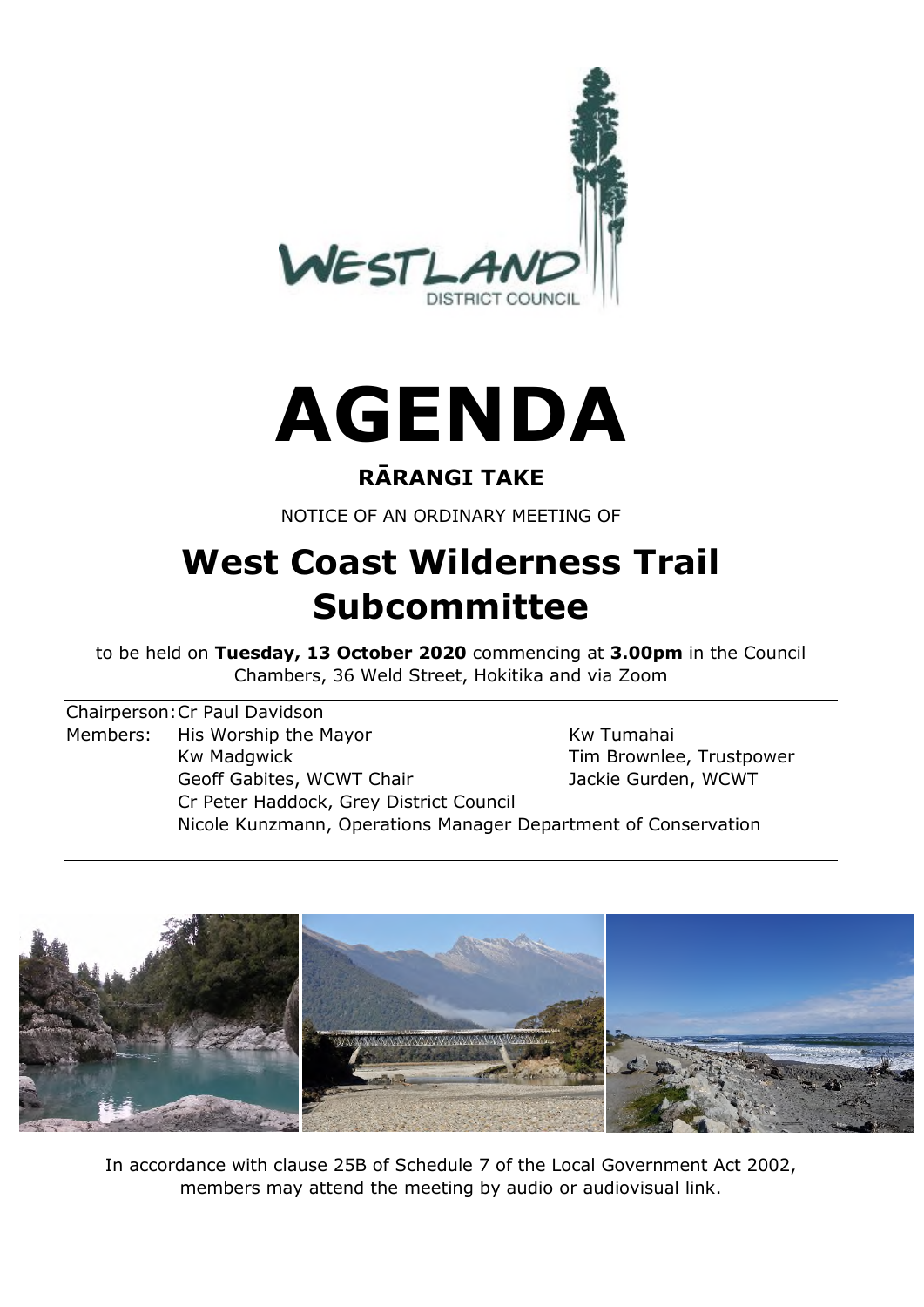## **Council Vision:**

*We work with the people of Westland to grow and protect our communities, our economy and our unique natural environment.* 

## **Purpose:**

The Council is required to give effect to the purpose of local government as prescribed by section 10 of the Local Government Act 2002. That purpose is:

- (a) To enable democratic local decision-making and action by, and on behalf of, communities; and
- (b) To promote the social, economic, environmental, and cultural well-being of communities in the present and for the future.

#### **1. NGĀ WHAKAPAAHA APOLOGIES**

#### **2. WHAKAPUAKITANGA WHAIPĀNGA DECLARATIONS OF INTEREST**

Members need to stand aside from decision-making when a conflict arises between their role as a Member of the Council and any private or other external interest they might have. This note is provided as a reminder to Members to review the matters on the agenda, and assess and identify where they may have a pecuniary or other conflict of interest, or where there may be a perception of a conflict of interest.

If a member feels they do have a conflict of interest, they should publicly declare that at the start of the meeting or of the relevant item of business and refrain from participating in the discussion or voting on that item. If a member thinks they may have a conflict of interest, they can seek advice from the Chief Executive or the Group Manager: Corporate Services (preferably before the meeting). It is noted that while members can seek advice the final decision as to whether a conflict exists rests with the member.

#### **3. NGĀ TAKE WHAWHATI TATA KĀORE I TE RĀRANGI TAKE URGENT ITEMS NOT ON THE AGENDA**

Section 46A of the Local Government Official Information and Meetings Act 1987 states:

(7) An item that is not on the agenda for a meeting may be dealt with at the meeting if –

(a) the local authority by resolution so decides, and

(b) the presiding member explains at the meeting at a time when it is open to the public, -

(i) the reason why the item is not on the agenda; and

(ii) the reason why the discussion of the item cannot be delayed until a subsequent meeting.

(7A) Where an item is not on the agenda for a meeting, -